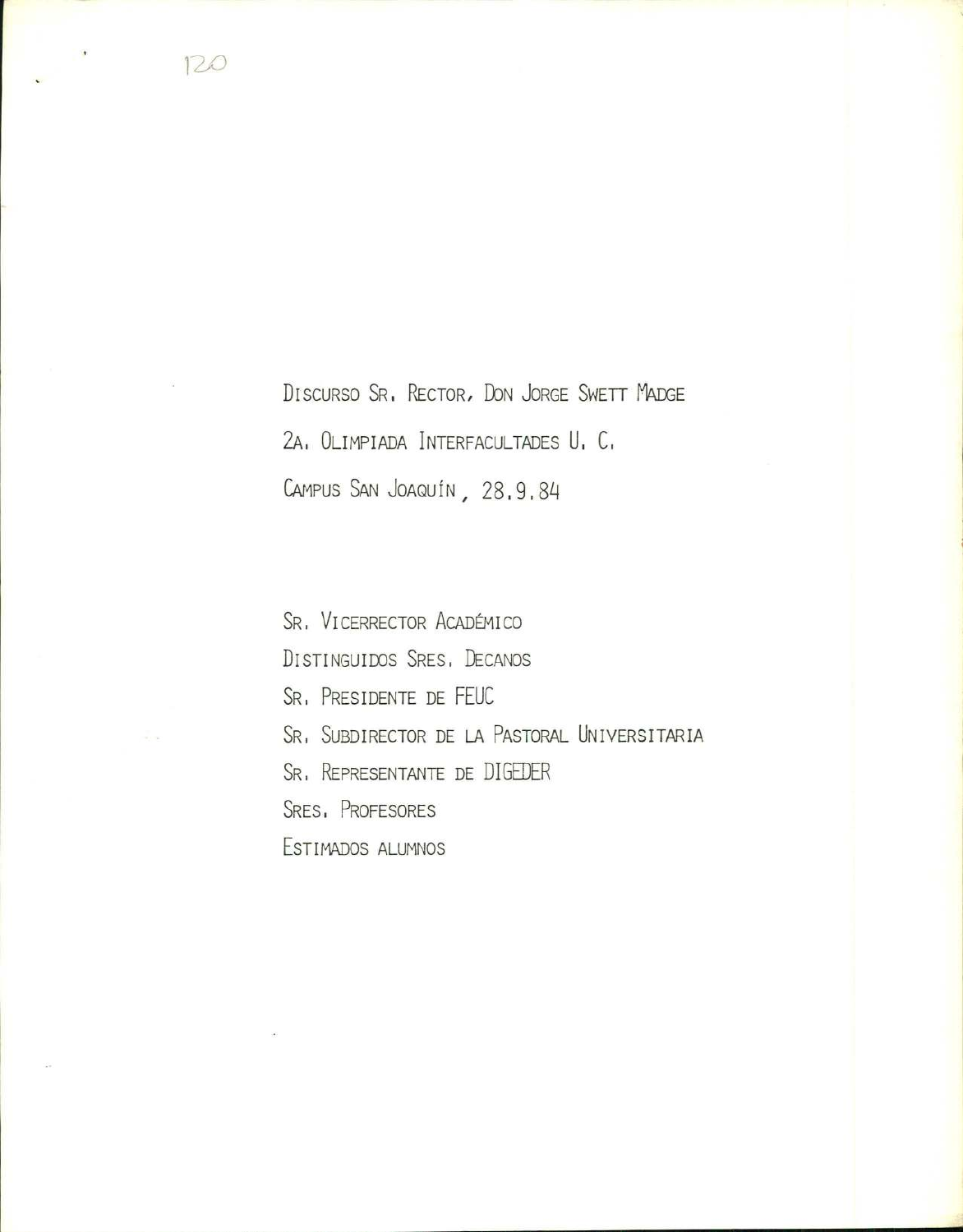INAUGURAMOS, HOY, LA SEGUNDA OLIMPIADA INTERFACULTADES U.C1, EVENTO DEPORTIVO ANUAL DE NUESTRA UNIVERSIDAD, QUE TIENE COMO OBJETIVO FUNDAMENTAL PROMOVER LA PARTICIPACIÓN MASIVA DEL ESTU-DIANTADO EN LA PRACTICA DEPORTIVA, SUPUESTA LA IMPORTANTE CONTRI - BUCION QUE LA ACTIVIDAD FISICA TIENE EN EL DESARROLLO INTEGRAL DE LA PERSONALIDAD DEL ESTUDIANTE UNIVERSITARIO,

PARA EL RECTOR QUE HABLA, EL CULTIVO Y DESARROLLO DEL DEPORTE AL INTERIOR DE LA UNIVERSIDAD CONSTITUYE UNA ESPECIAL Y PERMANEN-TE PREOCUPACIÓN, EN LA INVARIABLE CONVICCIÓN DE QUE LA FORMACIÓN INTEGRAL DEL ALUMNADO - MISION IRRENUNCIABLE DE UNA UNIVERSIDAD CATÓLICA - NO PUEDE IGNORAR U OMITIR EL DESARROLLO CORPORAL O FÍSI-CO, COMO SUSTRATO DEL DESARROLLO INTELECTUAL, EMOCIONAL Y ESPIRI TUAL DE CUALQUIER SER HUMANO.

EN ESTE SENTIDO, NUESTRO ESFUERZO SE DIRIGE A CREAR EN TODOS Y CADA UNO DE LOS ESTUDIANTES U.C. UN "HÁBITO DEPORTIVO", CAPAZ DE TRASCENDER INCLUSO SU PASO POR LA UNIVERSIDAD; Y EN FAVOR DE LO CUAL HEMOS DESPLEGADO UNA SERIE DE ACCIONES EN EL ÚLTIMO DE-CENJO, QUE HAN PERMITIDO FELIZMENTE CAMBIAR POR COMPLETO LA FISO NOMIA DE LA UNIVERSIDAD EN MATERIA DEPORTIVA; YA QUE ESTE PLANTEL EDUCACIONAL, EN LA DÉCADA DE LOS AÑOS SETENTA, PARA NO IR MÁS LE-JOS, AL IGUAL QUE LAS RESTANTES UNIVERSIDADES DEL PAÍS, NO LE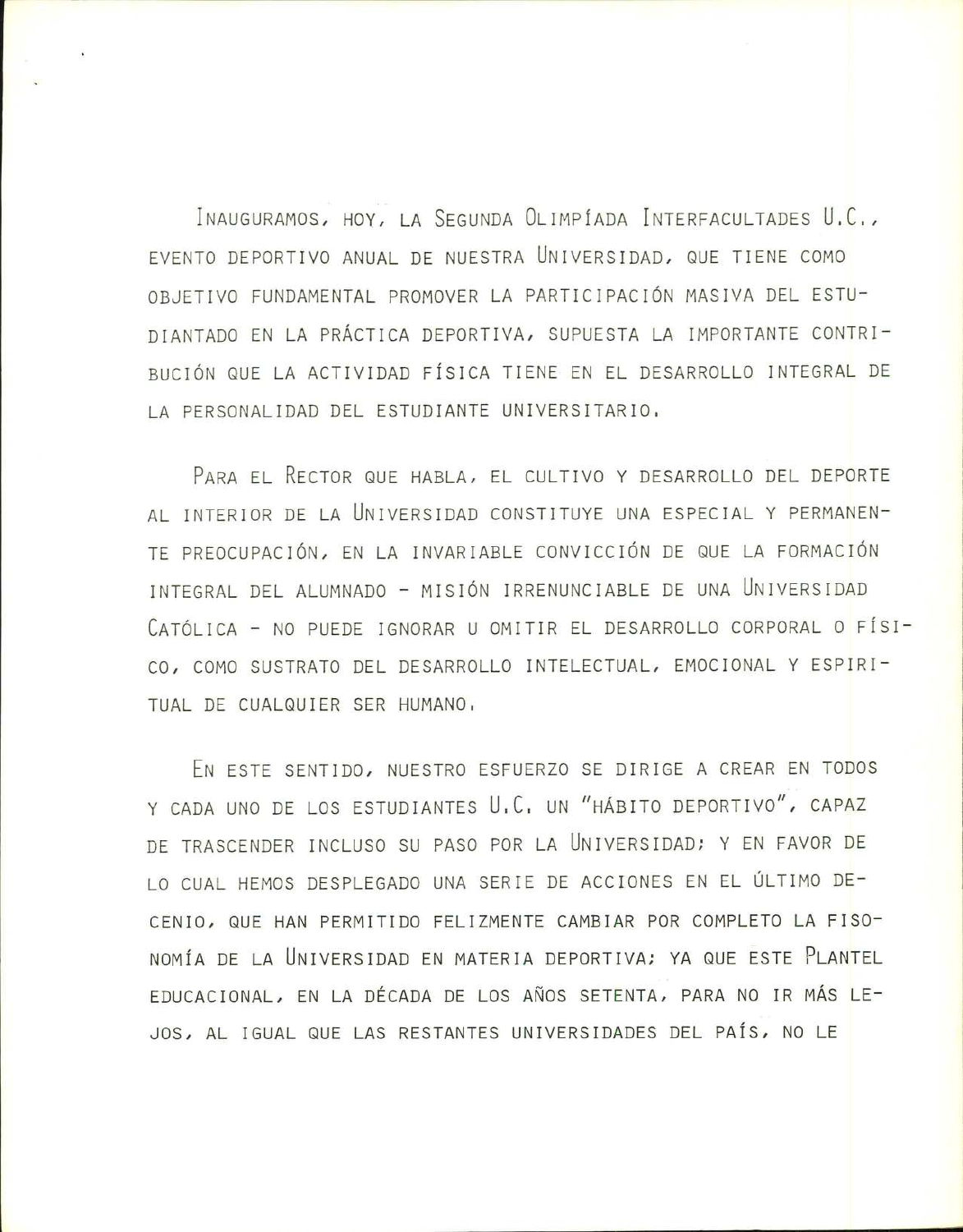OFRECÍA A SUS ALUMNOS CON INQUIETUDES DEPORTIVAS NINGUNA POSI-BILIDAD DE DESARROLLAR, PROGRAMADA Y SISTEMÁTICAMENTE, ALGÚN DEPORTE QUE COMPLEMENTARA SU FORMACIÓN INTELECTUAL Y PROFESIO-NAL.

HOY POR HOY, EN CAMBIO, Y CON ORGULLO LO DIGO, UN PROMEDIO DE 3,000 ALUMNOS, POR SEMESTRE, TIENE LA OPCIÓN DE PRACTICAR - VÍA CRÉDITOS DEPORTIVOS - SU DEPORTE PREFERIDO,

MÁS ALLÁ DE ESTE NIVEL MASIVO DEL DEPORTE UNIVERSITARIO -INEXISTENTE, REITERO, EN LAS DÉCADAS PASADAS - ESTA CORPORACIÓN CUENTA CON 14 SELECCIONADOS DEPORTIVOS Y 200 DEPORTISTAS DESTACA-DOS QUE REPRESENTAN LOS COLORES DE LA INSTITUCIÓN EN LOS CAMPEO-NATOS TANTO NACIONALES COMO INTERNACIONALES: TODOS LOS CUALES PUEDEN COMPATIBILIZAR SUS COMPROMISOS TANTO ACADÉMICOS COMO DEPOR-TIVOS GRACIAS AL REGLAMENTO DE LOS DEPORTISTAS DESTACADOS, VIGENTE DESDE 1982.

Y TODO LO ANTERIOR ES POSIBLE DE PRACTICAR, EN VIRTUD DE LA HABILITACIÓN DE COMPLEJOS DEPORTIVOS QUE SE HA VENIDO CONSTRUYENDO, A PARTIR DE 1974, EN LOS DIVERSOS CAMPUS Y QUE HAN SIDO FINANCIADOS INTEGRAMENTE CON EL BONO DE DEPORTES,

EN LA LÍNEA DE LAS COMPETENCIAS DEPORTIVAS, COMPLACIDAMENTE

 $2.$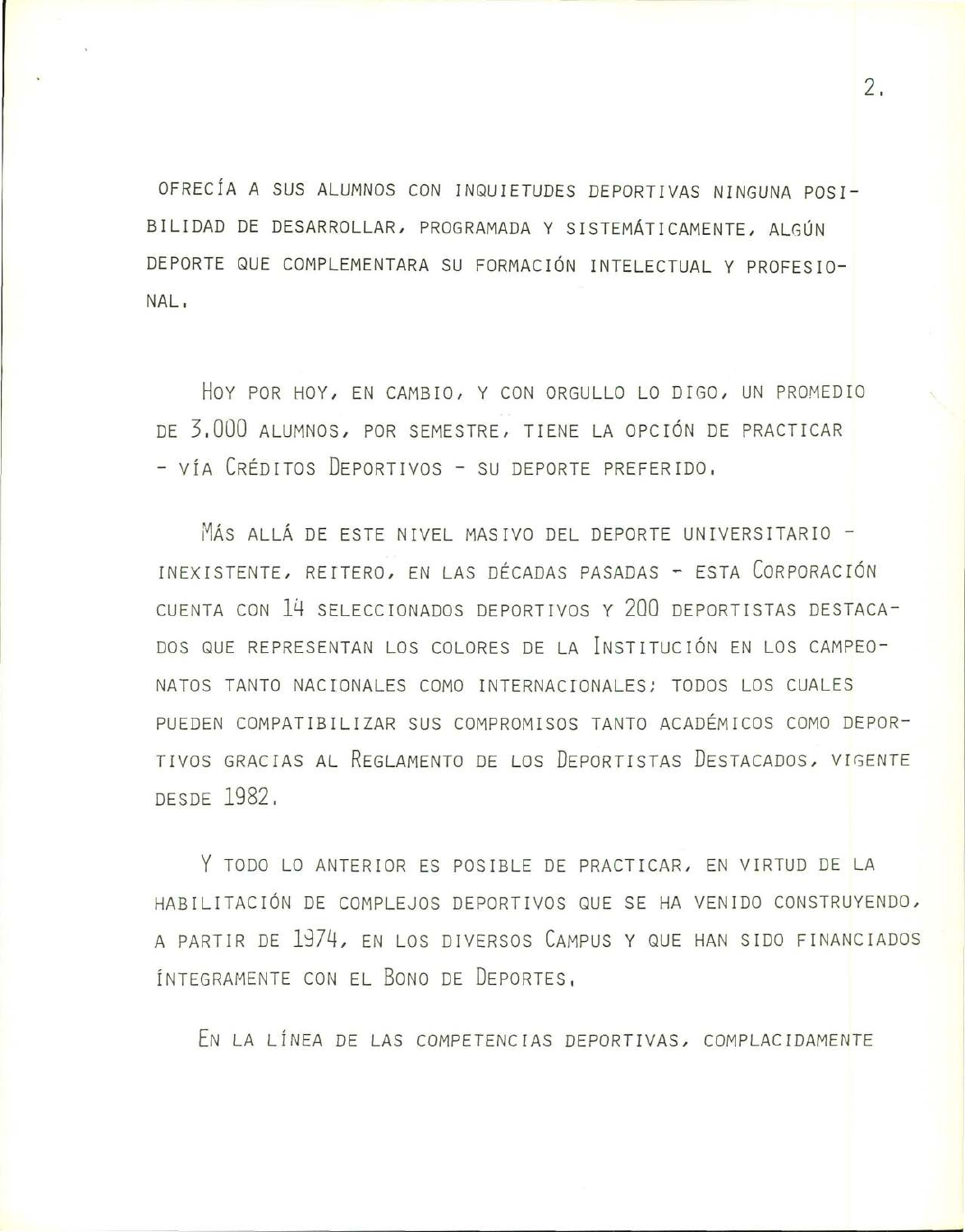HEMOS VISTO DESARROLLARSE AL INTERIOR DE LA UNIVERSIDAD, AÑO A AÑO, A PARTIR DE 1974, LOS JUEGOS NACIONALES UNIVERSITARIOS, JUNAUC, QUE PERSIGUEN UNA INTEGRACIÓN ENTRE LA SEDE CENTRAL Y LAS SEDES REGIONALES. - Y EN EL PLANO EXTERNO, LOS CAMPEONATOS NACIONALES UNIVERSITARIOS, ASÍ COMO LOS JUEGOS DEPORTIVOS DE EN-SEÑANZA SUPERIOR, EN LOS CUALES NUESTRA CORPORACIÓN HA OBTENIDO DESTACADOS RESULTADOS,

Y AHORA NOS FELICITAMOS DE PODER INAUGURAR ESTA SEGUNDA OLIM-PÍADA INTERFACULTADES QUE, COMO SEÑALÉ AL COMIENZO, TIENE EL EN-COMIABLE PROPÓSITO DE PROMOVER LA PRÁCTICA DEPORTIVA MASIVA A NIVEL DEL ALUMNADO.

HOY, AL IGUAL QUE EL AÑO PASADO, COMPROBAREMOS, CON GRAN SA-TISFACCIÓN, QUE DICHO PROPÓSITO SE ESTÁ CUMPLIENDO AMPLIAMENTE; FRUTO, EN BUENA MEDIDA, DE LOS ESFUERZOS DESPLEGADOS POR EL DEPAR-TAMENTO DE DEPORTES DE LA DIRECCIÓN GENERAL ESTUDIANTIL Y DEL APO-YO BRINDADO POR LOS SRES, DECANOS Y DIRECTORES DE ESCUELAS, QUIE-NES, UNA VEZ MÁS, HAN SABIDO COMPRENDER QUE ES PERFECTAMENTE PO-SIBLE COMPARTIR LAS EXIGENCIAS ACADÉMICAS Y DEPORTIVAS, SIMULTÁ-NEAMENTE,

IMPORTANTE ES, TAMBIÉN, COMPROBAR HOY DÍA QUE LOS ÉXITOS AL-CANZADOS POR NUESTRAS SELECCIONES EN LOS CAMPEONATOS NACIONALES

3.